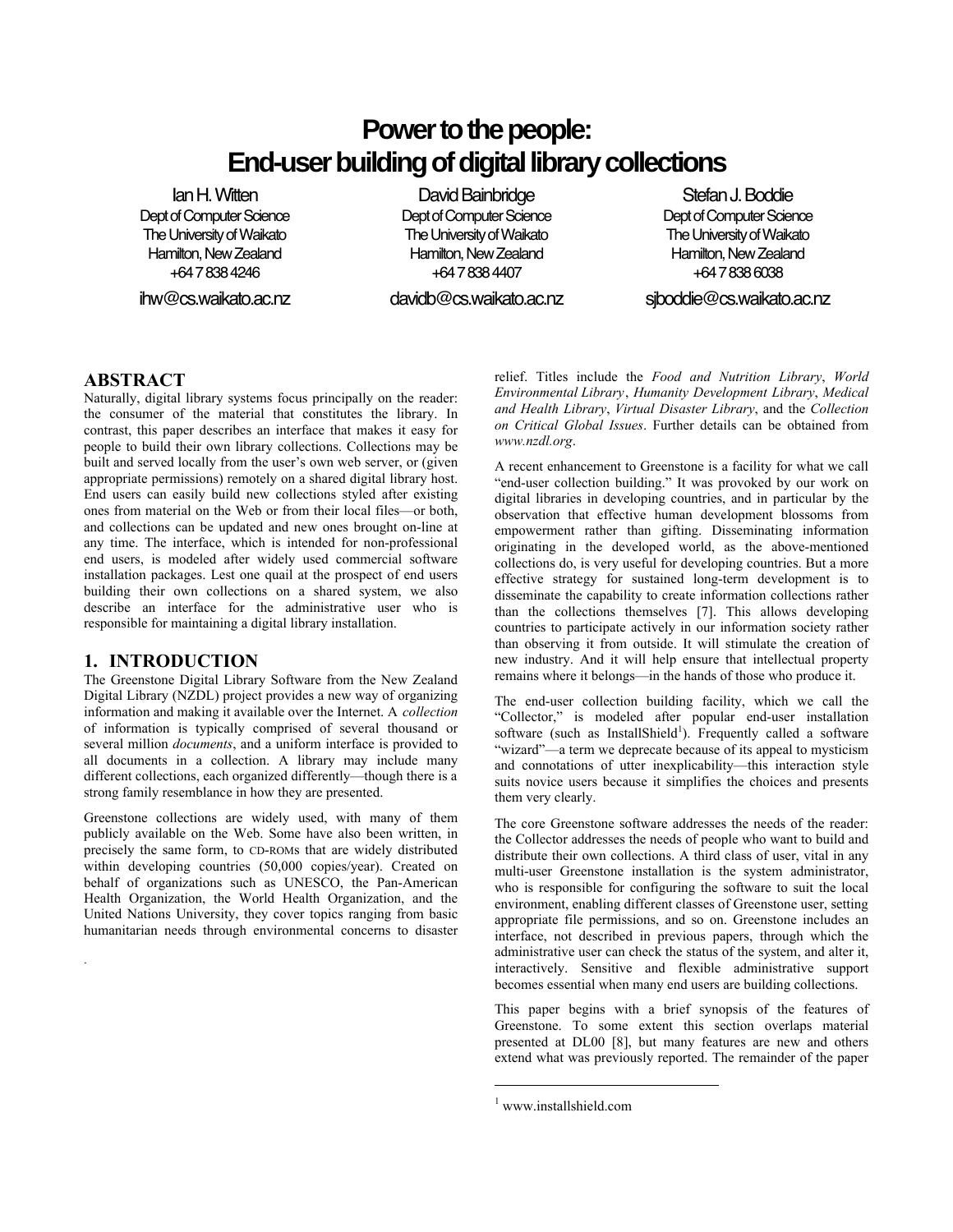is completely new. We examine the new interactive interface for collection building, which will extend Greenstone's domain of application by encouraging end users to create their own digital library collections. The structure of a collection is determined by its "collection configuration file," and we briefly examine what can be specified in this file. Next we turn to the administrator's interface and describe the facilities it provides. Finally we discuss the design process and usability evaluation of the system.

#### **2. THE GREENSTONE SOFTWARE**

To convey the breadth of coverage provided by Greenstone, we start with a brief overview of its facilities. More detail appears in [8].

*Accessible via Web browsers.* Collections are accessed through a standard web browser, such as Netscape or Internet Explorer. The browser is used for both local and remote access—whether Greenstone is running on your own personal computer or on a remote central library server.

*Runs on Windows and Unix.* Collections can be served on either Windows (3.1/3.11, 95/98, NT) or Unix (Linux and SunOS). Any of these systems serve Greenstone collections over the Internet using either an integrated built-in Web server (the "local library" version of Greenstone) or an external server—typically Apache (the "web library" version).

*Full-text and fielded search.* Users can search the full text of the documents, or choose between indexes built from different parts of the documents. Some collections have an index of full documents, an index of sections, an index of paragraphs, an index of titles, and an index of authors, each of which can be searched for particular words or phrases. Queries can be ranked or Boolean; terms can be stemmed or unstemmed, case-folded or not.

*Flexible browsing facilities.* The user can browse lists of authors, lists of titles, lists of dates, hierarchical classification structures, and so on. Different collections offer different browsing facilities, and even within a collection a broad variety of browsing interfaces are available. Browsing and searching interfaces are constructed during the building process according to collection configuration information.

*Creates access structures automatically.* All collections are easy to maintain. Searching and browsing structures are built directly from the documents themselves: no links are inserted by hand. This means that if new documents in the same format become available, they can be merged into the collection automatically. However, existing hypertext links in the original documents, leading both within and outside the collection, are preserved.

*Makes use of available metadata.* Metadata forms the raw material for browsing indexes: it may be associated with each document or with individual sections within documents. Metadata must be provided explicitly (often in an accompanying spreadsheet) or derivable automatically from the source documents. The Dublin Core scheme is used, however, provision is made for extensions, and other schemes.

*Plugins and classifiers extend the system's capabilities.* "Plugins" (small modules of PERL code) can be written to accommodate new document types. Existing plugins process plain text documents, HTML documents, Microsoft WORD, PDF, PostScript, and some proprietary formats. So collections can include different source document types, a pipeline of plugins is formed and each

document passed down it; the first plugin to recognize the document format processes it. Plugins are also used for generic tasks such as recursively traversing directory structures containing documents. In order to build browsing indexes from metadata, an analogous scheme of "classifiers" is used: classifiers (also written in PERL) create browsing indexes of various kinds based on metadata.

*Multiple-language documents.* Unicode is used throughout the software, allowing any language to be processed in a consistent manner, and searched properly. To date, collections have been built containing French, Spanish, Maori, Chinese, Arabic and English. On-the-fly conversion is used to convert from Unicode to an alphabet supported by the user's Web browser. A "language identification" plugin allows automatic identification of languages in multilingual collections, so that separate indexes can be built.

*Multiple-language user interface.* The interface can be presented in multiple languages. Currently it is available in French, German, Spanish, Portuguese, Maori, Chinese, Arabic and English. New languages can be added easily.

*Multimedia collections.* Greenstone collections can contain text, pictures, audio and even video clips. Most non-textual material is either linked in to textual documents or accompanied by textual descriptions (ranging from figure captions to descriptive paragraphs) to allow full-text searching and browsing. However, the architecture is general enough to permit implementation of plugins and classifiers for non-textual data.

*Classifiers allow hierarchical browsing.* Hierarchical phrase and keyphrase indexes of text, or indeed any metadata, can be created using standard classifiers. Such interfaces are described by Gutwin *et al*. [3] and Paynter *et al*. [5].

*Designed for multi-gigabyte collections.* Collections can contain millions of documents, making the Greenstone system suitable for collections up to several gigabytes. Compression is used to reduce the size of the indexes and text [6]. Small indexes have the added bonus of faster retrieval.

*New collections appear dynamically.* Collections can be updated and new ones brought on-line at any time, without bringing the system down; the process responsible for the user interface will notice (through periodic polling) when new collections appear and add them to the list presented to the user.

*Collections can be published on CD-ROM.* Greenstone collections can be published, in precisely the same form, on a self-installing CD-ROM. The interaction is identical to accessing the collection on the Web (Netscape is provided on each disk)—except that response times are faster and more predictable. For collections larger than one CD-ROM, a multi CD-ROM solution has been implemented.

*Distributed collections are supported.* A flexible process structure allows different collections to be served by different computers, yet be presented to the user in the same way, on the same Web page, as part of the same digital library. The Z39.50 protocol is also supported, both for accessing external servers and (under development) for presenting Greenstone collections to external clients.

*What you see is what you get.* The Greenstone Digital Library is open-source software, available from the New Zealand Digital Library (nzdl.org) under the terms of the GNU General Public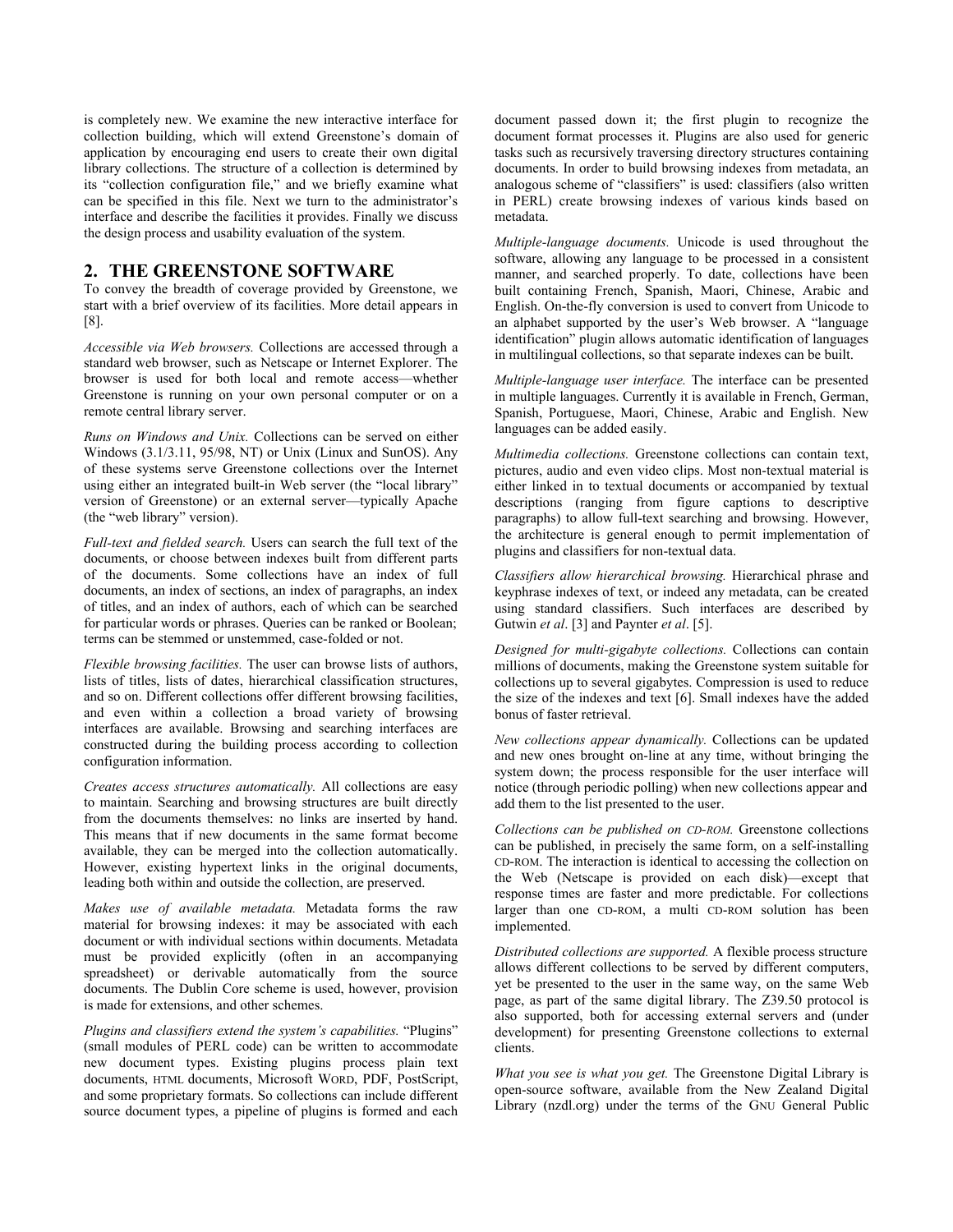

**Figure 1 Using the Collector to build a new collection (continued on next pages)**

License. The software includes everything described above: Web serving, CD-ROM creation, collection building, multi-lingual capability, plugins and classifiers for a variety of different source document types. It includes an autoinstall feature to allow easy installation on both Windows and Unix.

## **3. THE COLLECTOR**

Our conception of digital libraries is captured by the following brief characterization [1]:

*A collection of digital objects, including text, video, and audio, along with methods for access and retrieval, and for selection, organization and maintenance of the collection.*

It is the last point—selection, organization and maintenance of the collection—that we address in this paper. Our view is that just as new books acquired by physical libraries are integrated with the existing catalog on the basis of their metadata, so one should easily be able to add to a digital library without having to edit its content in any way. Furthermore we strive to do this without manual intervention. Once added, such material should immediately become a first-class component of the library. We accomplish this with a build/rebuild process that imports new documents into a library collection using XML to standardize representation, and use explicitly stated metadata to update searching and browsing structures.

In Greenstone, the structure of a particular collection is determined when the collection is set up. This includes such things as the format, or formats, of the source documents, how they should be displayed on the screen, the source of metadata, what browsing facilities should be provided, what full-text search indexes should be provided, and how the search results should be displayed. Once the collection is in place, it is easy to add new documents to it—so long as they have the same format as the existing documents, and the same metadata is provided, in exactly the same way.

The scheme for collection building has the following basic functions:

- create a new collection with the same structure as an existing one;
- create a new collection with a different structure from existing ones;
- add new material to an existing collection;
- modify the structure of an existing collection;
- delete a collection; and
- write an existing collection to a self-contained, self-installing CD-ROM.

Figure 1 shows the Greenstone Collector being used to create a new collection, in this case from a set of HTML files stored locally. In Figure 1a, the user must first decide whether to work with an existing collection or build a new one. The former case covers the first two options above; the latter covers the remainder. While the example shows a collection being built from existing files, we emphasize that the Collector supports the creation of completely new collections formed from completely new information.

## **3.1 Logging in**

Either way it is necessary to log in before proceeding. Note that in general, users access the collection-building facility remotely, and build the collection on the Greenstone server. Of course, we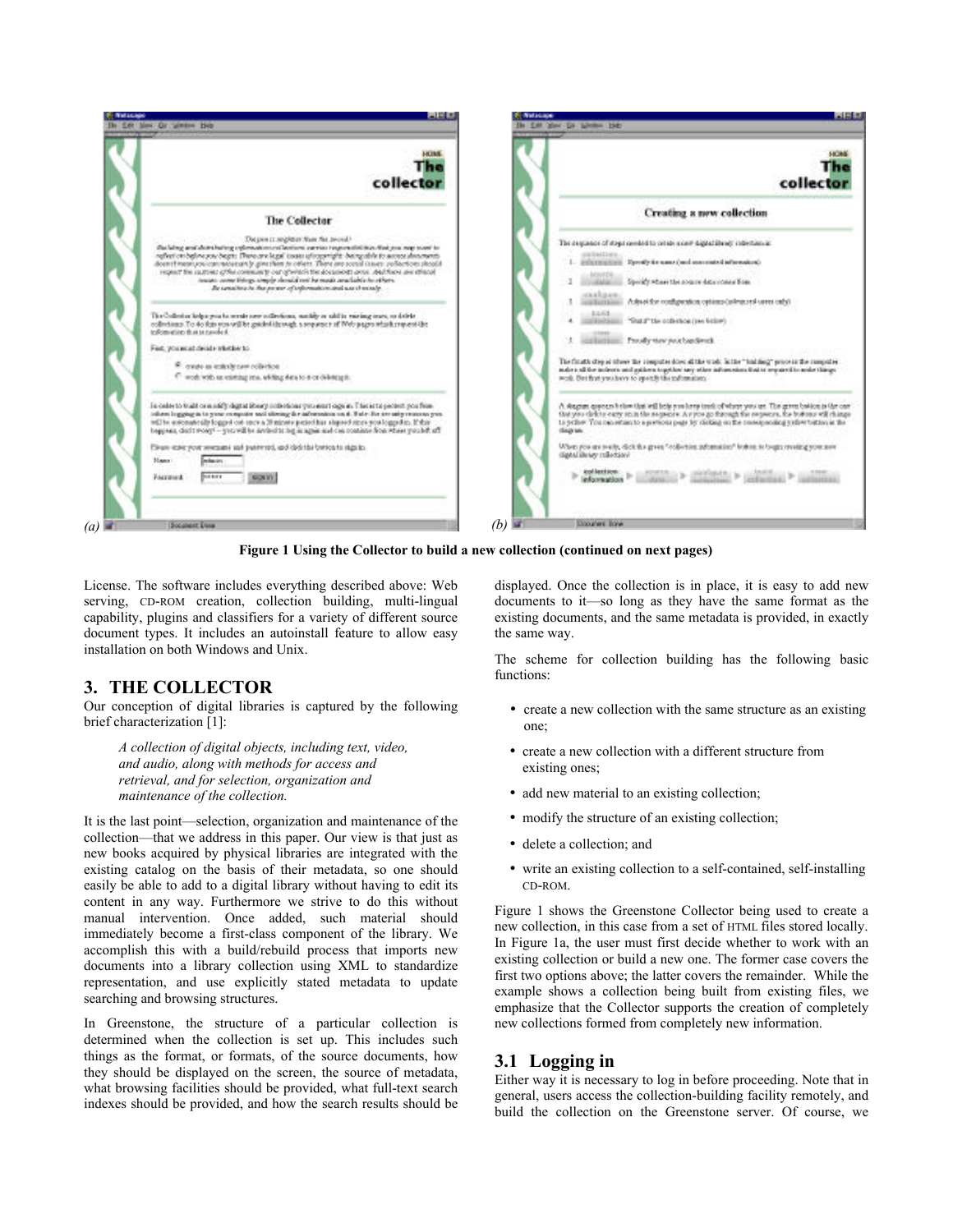

**Figure 1 (continued)**

cannot allow arbitrary people to build collections (for reasons of propriety if nothing else), so Greenstone contains a security system which forces people who want to build collections to log in first. This allows a central system to offer a service to those wishing to build information collections and use that server to make them available to others. Alternatively, a user who is running Greenstone on his or her own computer may build collections locally, but it is still necessary to log in because other people who view these Web pages should not be allowed to build collections.

#### **3.2 Dialog structure**

Upon completion of login, the page in Figure 1b appears. This shows the sequence of steps that are involved in collection building. They are:

- 1. Collection information
- 2. Source data
- 3. Configuring the collection
- 4. Building the collection
- 5. Viewing the collection.

The first step is to specify the collection's name and associated information. The second is to say where the source data is to come

from. The third is to adjust the configuration options, which requires considerable understanding of what is going on—it is really for advanced users only. The fourth step is where all the (computer's) work is done. During the "building" process the system makes all the indexes and gathers together any other information that is required to make the collection operate. The fifth step is to check out the collection that has been created.

These five steps are displayed as a linear sequence of gray buttons at the bottom of the screen in Figure 1b, and at the bottom of all other pages generated by the Collector. This display helps users keep track of where they are in the process. The button that should be clicked to continue the sequence is shown in green (*collection information* in Figure 1b). The gray buttons (all the others, in Figure 1b) are inactive. The buttons change to yellow as you proceed through the sequence, and the user can return to an earlier step by clicking the corresponding yellow button in the diagram. This display is modeled after the "wizards" that are widely used in commercial software to guide users through the steps involved in installing new software.

#### **3.3 Collection information**

The next step in the sequence, collection information, is shown in Figure 1c. When creating a new collection, it is necessary to enter some information about it: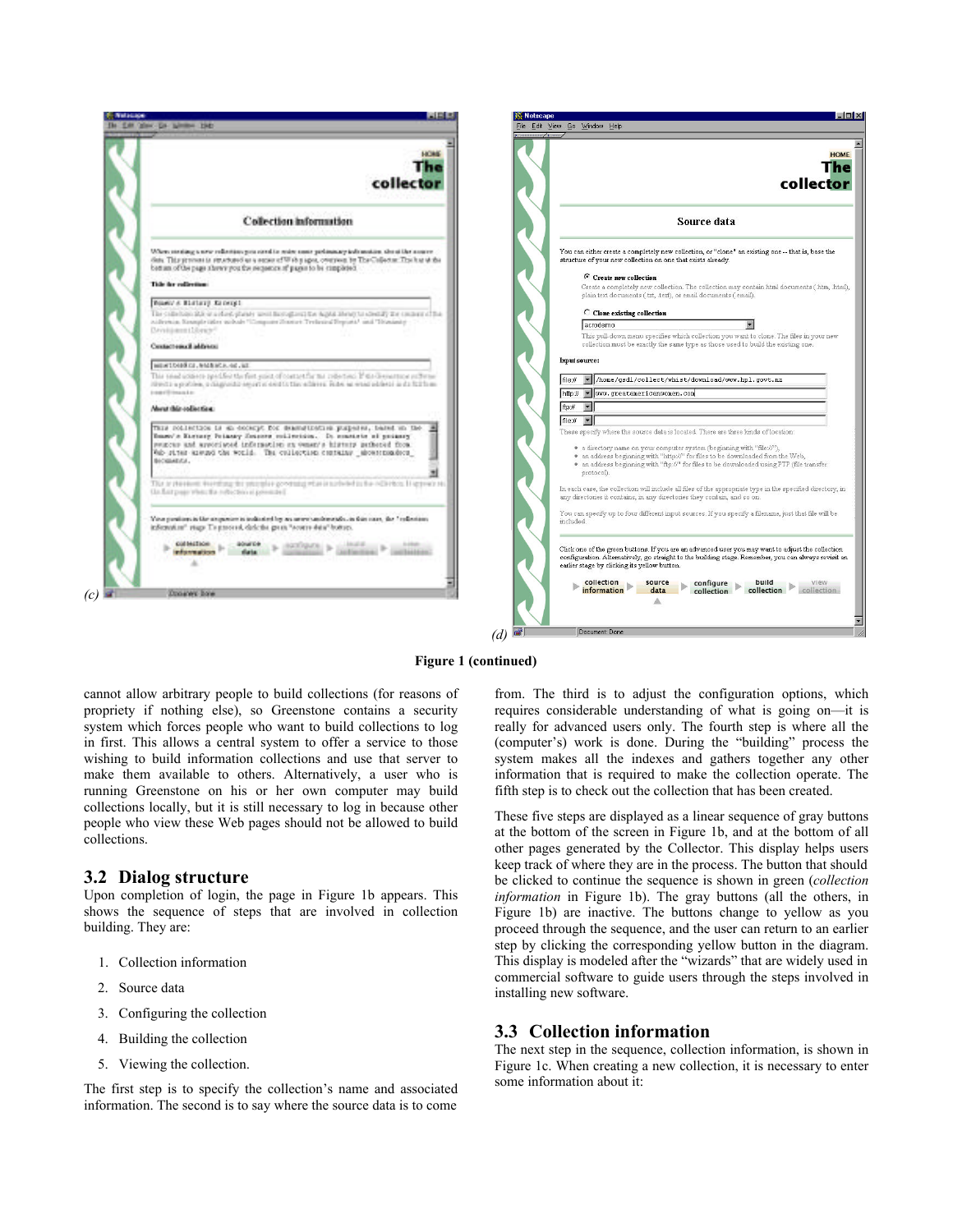



**Figure 1 (continued)**

l

- title,
- contact email address, and
- brief description.

The collection title is a short phrase used through the digital library to identify the content of the collection: we have already mentioned such titles as *Food and Nutrition Library*, *World Environmental Library*, and so on. The email address specifies the first point of contact for any problems encountered with the collection. If the Greenstone software detects a problem, a diagnostic report is sent to this address. Finally, the brief description is a statement describing the principles that govern what is included in the collection. It appears under the heading *About this collection* on the first page when the collection is presented.

Lesk [4] recommends that digital libraries articulate both the principles governing what is included and how the collection is organized. *About this collection* is designed to address the first point. The second is taken care of by the help text, which includes a list of access mechanisms that is automatically generated by the system based on what searching and browsing facilities are included in the collection.

The user's current position in the collection-building sequence is indicated by an arrow that appears in the display at the bottom of each screen—in this case, as Figure 1c shows, the *collection information* stage. The user proceeds to Figure 1d by clicking the green *source data* button.

#### **3.4 Source data**

Figure 1d is the point where the user specifies the source text that comprises the collection. Either a new collection is created, or an existing one is "cloned." Creating a totally novel collection with a completely different structure from existing ones is a major undertaking, and is not what the interactive Collector interface is designed for. The most effective way to create a new collection is to base its structure on an existing one, that is, to clone it.

When cloning, the choice of current collections is displayed on a pull-down menu. Since there are usually many different  $\frac{1}{2}$  collections,<sup>2</sup> there is a good chance that a suitable structure exists. It is preferable that the document file types in the new collection are amongst those catered for by the old one, the same metadata is available, and the metadata is specified in the same way; however, Greenstone is equipped with sensible defaults. For instance, if document files with an unexpected format are encountered, they will simply be omitted from the collection (with a warning message for each one). If the metadata needed for a particular browsing structure is unavailable for a particular document, that document will simply be omitted from the structure.

The alternative to cloning an existing collection is to create a completely new one. A bland collection configuration file is provided that accepts a wide range of different document types and generates a searchable index of the full text and an alphabetic title browser. Title metadata is available for many document types, such as HTML, email, and Microsoft WORD—note, however,

<sup>&</sup>lt;sup>2</sup> Collections can be downloaded from nzdl.org.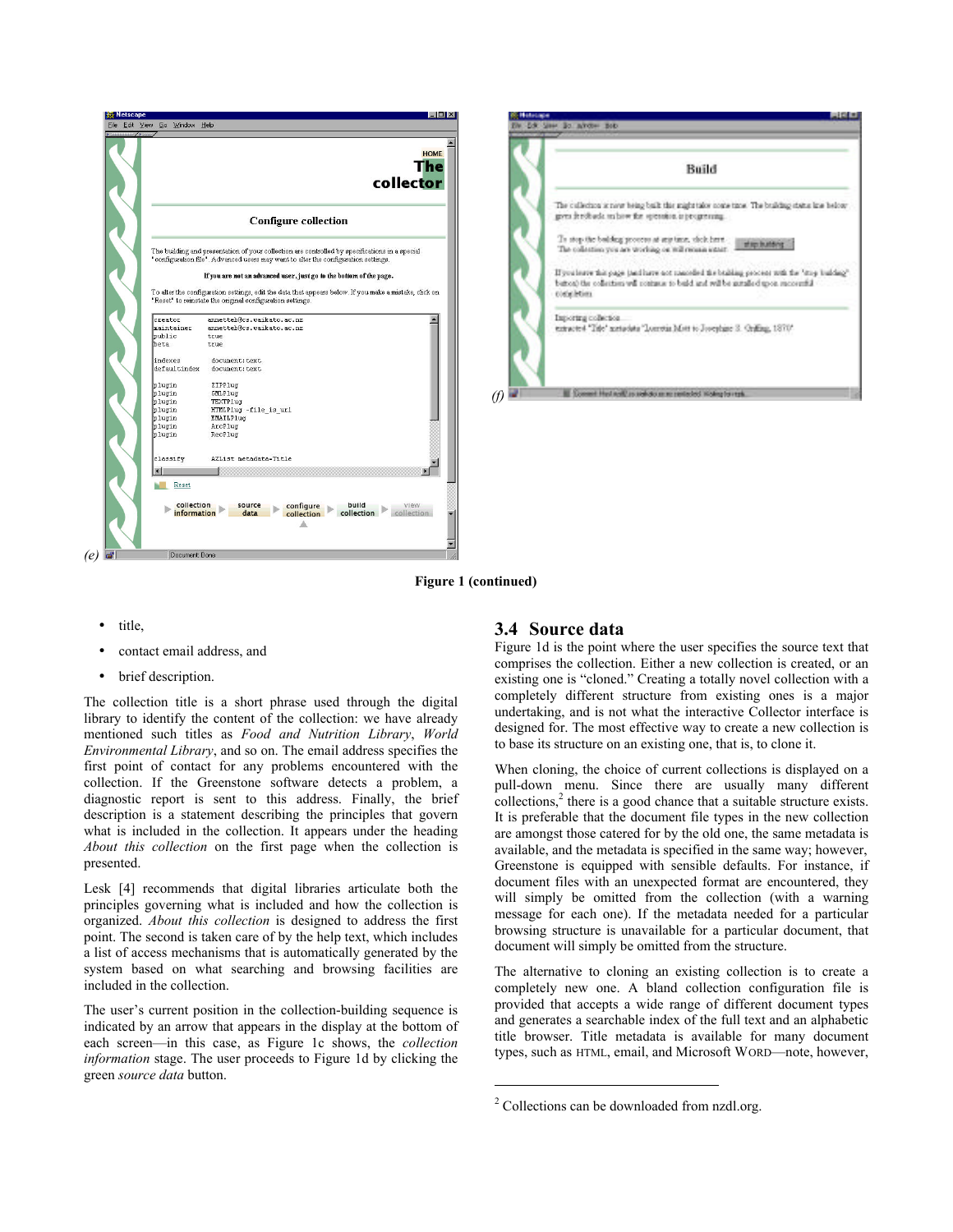| creator                        | annetteb@cs.waikato.ac.nz                                               |
|--------------------------------|-------------------------------------------------------------------------|
| maintainer                     | annetteb@cs.waikato.ac.nz                                               |
| public                         | true                                                                    |
| heta                           | true                                                                    |
|                                |                                                                         |
| indexes                        | document:text                                                           |
| defaultindex                   | document:text                                                           |
|                                |                                                                         |
| plugin                         | <b>ZIPPlug</b>                                                          |
| plugin                         | <b>GMLPlug</b>                                                          |
| plugin                         | <b>TEXTPlug</b>                                                         |
| plugin                         | HTMLPlug-file is url                                                    |
| plugin                         | <b>EMAILPlug</b>                                                        |
| plugin                         | ArcPlug                                                                 |
| plugin                         | RecPlug                                                                 |
|                                |                                                                         |
|                                |                                                                         |
| classify                       | AZL ist metadata=Title                                                  |
| collectionmeta collectionname  |                                                                         |
|                                | "Women's History Excerpt"                                               |
| collectionmeta collectionextra | "This collection is an excerpt for demonstration purposes, based on the |
|                                | Women's History Primary Sources collection. It consists of primary      |
|                                | sources and associated information on women's history gathered from\    |
|                                | Web sites around the world. The collection contains _about:numdocs_\    |
|                                | documents"                                                              |
| collectionmeta .document:text  | "documents"                                                             |

**Figure 2. Configuration file for collection generated in Figure 1**

that in the latter case it emanates from the system's "Summary" information for the file, which is frequently incorrect because many users ignore this Microsoft feature.

Boxes are provided to indicate where the source documents are located: up to four separate input sources can be specified. There are three kinds of specification:

- a directory name on the Greenstone server system (beginning with "file://")
- an address beginning with "http://" for files to be downloaded from the Web
- an address beginning with "ftp://" for files to be downloaded using FTP.

In each case of "file://" or "ftp://" the collection will include all files in the specified directory, any directories it contains, any files and directories *they* contain, and so on. If instead of a directory a filename is specified, that file alone will be included. For "http://" the collection will mirror the specified Web site.

In the given example (Figure 1d) the new collection will contain documents taken from a local file system as well as a remote Web site, which will be mirrored during the building process, thus forming a new resource that is the composite of the two.

#### **3.5 Configuring the collection**

Figure 1e shows the next stage. The construction and presentation of all collections is controlled by specifications in a special collection configuration file (see below). Advanced users may use this page to alter the configuration settings. Most, however, will proceed directly to the final stage.

In the given example the user has made a small modification to the default configuration file by including the *file* is url flag with the HTML plugin. This flag causes URL metadata to be inserted in each document, based on the filename convention that is adopted by the mirroring package. This metadata is used in the collection to allow readers to refer to the original source material, rather than to a local copy.

## **3.6 Building the collection**

Figure 1f shows the "building" stage. Up until now, the responses to the dialog have merely been recorded in a temporary file. The building stage is where the action takes place.

First, an internal name is chosen for the new collection, based on the title that has been supplied (and avoiding name clashes with existing collections). Then a directory structure is created for it that includes the necessary files to retrieve, index and present the source documents. To retrieve source documents already on the file system, a recursive file system copy command is issued; to retrieve offsite files a web mirroring package (we use  $wge^{3}$ ) is used to recursively copy the specified site along with any related image files.

Next, the documents are converted into XML. Appropriate plugins to perform this operation must be specified in the collection configuration file. This done, the copied files are deleted: the collection can always be rebuilt, or augmented and rebuilt, from the information stored in the XML files.

Then the full-text searching indexes, and the browsing structures, specified in the collection configuration file are created. Finally, assuming that the operation has been successful, the contents of the building process is moved to the area for active collections. This precaution ensures that if a version of this collection already exists, it continues to be served right up until the new one is ready. Use of global, persistent document identifiers ensures the changeover is almost always invisible to users.

l

<sup>&</sup>lt;sup>3</sup> See www.gnu.org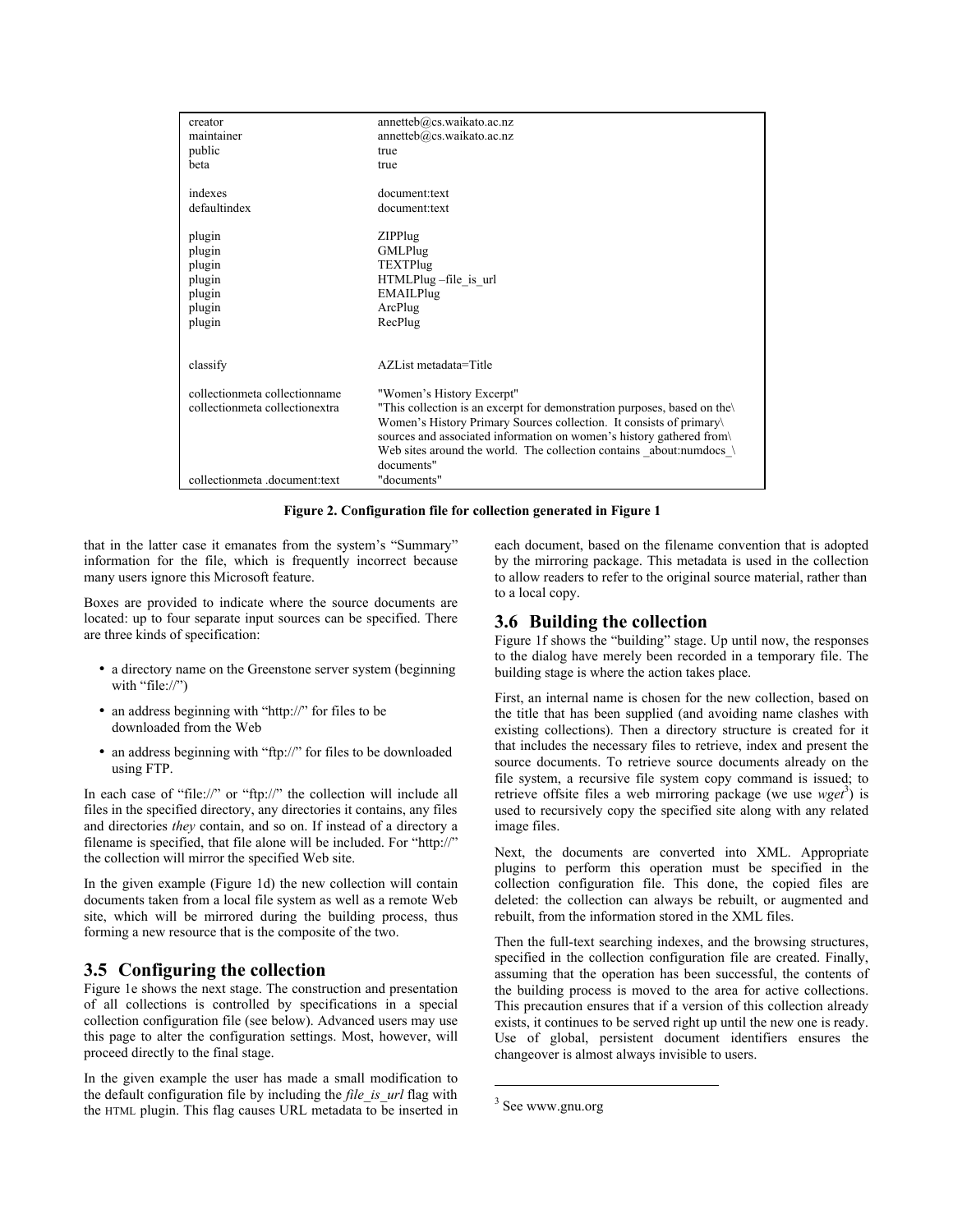|                                                                                                      | Maintenance and Administration<br>Manteurer and udmontrists provin available orderly. |                                                                                                                                                                |                         |                                                 |                                             |                                 | Collection info                                                                                                                                                                  |
|------------------------------------------------------------------------------------------------------|---------------------------------------------------------------------------------------|----------------------------------------------------------------------------------------------------------------------------------------------------------------|-------------------------|-------------------------------------------------|---------------------------------------------|---------------------------------|----------------------------------------------------------------------------------------------------------------------------------------------------------------------------------|
|                                                                                                      |                                                                                       |                                                                                                                                                                |                         | <b><i><u>State Annual</u></i></b>               | <b>Collection info</b>                      |                                 |                                                                                                                                                                                  |
| photo fortug<br><b><i><u>President from</u></i></b>                                                  | * Yes color kg:                                                                       |                                                                                                                                                                |                         | <b>ALLIED BE JOINT</b><br><b>University</b> was | relieving sense. "Indust".                  |                                 |                                                                                                                                                                                  |
| <b><i><u>Extra MANUMENT</u></i></b>                                                                  |                                                                                       | * retain, statists and spokes collectors.<br>· actives by height adveraging and as COI asymptotic                                                              |                         |                                                 | <b>MARK</b><br>add a sencount               | boet.                           | $\sim$                                                                                                                                                                           |
| AZE A LITAL AVEC                                                                                     |                                                                                       | These seemes are accessed using the sale savigation bas on the lefthand side of the                                                                            |                         |                                                 | Await pacture &                             | part<br>in public?              | ÷<br><b>THE</b>                                                                                                                                                                  |
| <b><i><u>TANK LATING</u></i></b>                                                                     | 5,826                                                                                 |                                                                                                                                                                |                         |                                                 | Information<br><b>ROOM</b>                  | is lost!                        | <b>Kill</b>                                                                                                                                                                      |
| <b>Information</b>                                                                                   |                                                                                       |                                                                                                                                                                |                         |                                                 | <b>STERN</b>                                | <b>Suite Auto</b><br>intellate. | "FISASTAL!"                                                                                                                                                                      |
| Elistat                                                                                              | Collection Stone:                                                                     |                                                                                                                                                                |                         |                                                 | --<br><b>STATISTICS</b>                     | lugugen                         |                                                                                                                                                                                  |
|                                                                                                      | Indika discrimit                                                                      | Colesions will rely appear as "enough if here train righter want, not weakens, research<br>avad balklas fad ha v 0. aul av a ta coletion nata motor da BCE tu- |                         |                                                 | <b>REMARKS</b><br><b>Configuration Fire</b> | religions<br>menaduna           | Accomment Accommit<br>That collective is not expect for demonstration -                                                                                                          |
| <b>Golfgericke film</b>                                                                              | the booklaying in them a collection.                                                  | stark additional. For addistrations has a collection                                                                                                           |                         |                                                 | <b><i><u>Address</u></i></b><br>0.44        |                                 | parpears), based on the efficiency Hatsey Premiers<br>Suggest codestion 12 installate of political interests<br>tallectonerity.<br>and associated information on women's hirtery |
|                                                                                                      | abbone.                                                                               | esilerises                                                                                                                                                     |                         | public? rassing?                                | Lage                                        |                                 | galowed teach/disk sales around the single. The<br>relection centrals about successfully subsets in                                                                              |
|                                                                                                      | activities)                                                                           | armittee                                                                                                                                                       | <b>VEL</b>              | 381                                             | <b>MARK</b>                                 |                                 | tollectonage Moses's Notes Borrest                                                                                                                                               |
|                                                                                                      | tabless                                                                               | gression deal.                                                                                                                                                 | yes                     | m.                                              | 世王加                                         |                                 | писобелов                                                                                                                                                                        |
|                                                                                                      | <b>State</b>                                                                          | bihir                                                                                                                                                          | 391                     | BS.                                             |                                             | Forwards Isla                   |                                                                                                                                                                                  |
|                                                                                                      | past.                                                                                 | incià.                                                                                                                                                         | <b>Car</b>              | seri                                            |                                             | <b>Inciding info</b>            |                                                                                                                                                                                  |
|                                                                                                      | cibb.                                                                                 | Congeter Science Ricksmacher                                                                                                                                   | WI                      | test                                            |                                             | sude of                         | 1472                                                                                                                                                                             |
|                                                                                                      | salah akil                                                                            | Congram Surann Birkogugikas                                                                                                                                    | 271                     | mi-                                             |                                             | decisionists                    |                                                                                                                                                                                  |
|                                                                                                      | date                                                                                  | Date                                                                                                                                                           | yet.                    | $n+1$                                           |                                             | transferr of<br><b>MITSONS</b>  | 7872                                                                                                                                                                             |
|                                                                                                      | <b>Jewis</b><br><b>José</b>                                                           | <b>ATMOSFEMENT</b><br>no.al.ichaek.ikmin                                                                                                                       | VH <sub>1</sub><br>1944 | No.<br>fekt                                     |                                             | modern of words "1010463"       |                                                                                                                                                                                  |
| dottes<br><b>Det one</b><br>61,993<br>Gilblide<br><b>Depict</b><br><b>MAINS</b><br>bokiki<br>bcbitel |                                                                                       | The Electric Collection                                                                                                                                        | DF.                     | ters.                                           |                                             | souther of leves "4214432"      |                                                                                                                                                                                  |
|                                                                                                      |                                                                                       | tring facilities                                                                                                                                               | into a                  | 944                                             |                                             | preferred                       |                                                                                                                                                                                  |
|                                                                                                      |                                                                                       | FACLin for levered 11993.                                                                                                                                      | <b>Set</b>              | ser:                                            |                                             | <b>TECHNOLOGIC</b>              |                                                                                                                                                                                  |
|                                                                                                      |                                                                                       | Editeira: Imagene straution direct                                                                                                                             | WH <sub>1</sub>         | <b>SHI</b>                                      |                                             |                                 |                                                                                                                                                                                  |
|                                                                                                      |                                                                                       | toot littles                                                                                                                                                   | <b>SOF</b>              | set i                                           |                                             |                                 | Filter options for "StreworFilter"                                                                                                                                               |
|                                                                                                      |                                                                                       | Grenature Source and Tornmetting                                                                                                                               | 144                     | 541                                             |                                             |                                 | spikes name, type - repeatable - definalt value valid values                                                                                                                     |
|                                                                                                      |                                                                                       | <b>Sold of</b>                                                                                                                                                 | <b>Seco</b>             | <b>britt</b>                                    |                                             |                                 | "helfenis" same cape over "-?"<br>2010年5月17日000万                                                                                                                                 |
|                                                                                                      |                                                                                       | DCLMAssage+                                                                                                                                                    | <b>YH</b>               | No.                                             |                                             |                                 | That official straig congress guary **                                                                                                                                           |
|                                                                                                      | <b>brasks</b>                                                                         | He Midsa                                                                                                                                                       | <b>THE</b><br>DO.       | ters:                                           |                                             |                                 | ft", "18800"<br>"Surfacede" steps out per pany."1"                                                                                                                               |
|                                                                                                      | bonda)<br><b>Leskes</b>                                                               | Di Maka<br>an's test                                                                                                                                           | yes.                    | 961<br>in.                                      |                                             |                                 |                                                                                                                                                                                  |
|                                                                                                      | kambara                                                                               | <b>Sanham</b>                                                                                                                                                  | <b>VII</b>              | <b>BKI</b>                                      |                                             |                                 | Filter options for "NailFilter"                                                                                                                                                  |
|                                                                                                      | <b>Lusters</b>                                                                        | Insterk                                                                                                                                                        | yes.                    | min.                                            |                                             |                                 |                                                                                                                                                                                  |
|                                                                                                      | tabl                                                                                  | Nishi at and Exam Literary                                                                                                                                     | <b>VII</b>              | tes:                                            |                                             |                                 | spilen'naste type repeatable defenit rules valid ruless                                                                                                                          |
|                                                                                                      | <b>MATOJ</b>                                                                          | Hagnan Mauchlewament                                                                                                                                           | <b>ATT</b>              | <b>SHI</b>                                      |                                             |                                 |                                                                                                                                                                                  |
|                                                                                                      | <b>ULE-FOL ASKAT</b>                                                                  | Hissan MariNewmoner                                                                                                                                            | VI1                     | 3881                                            |                                             |                                 | Filter options for "QueenFilter"                                                                                                                                                 |
|                                                                                                      | <b>SMR</b>                                                                            | Handise Public Library Touth Ocal Helioty<br>Golkstein                                                                                                         | 711                     | <b>SAL</b>                                      |                                             | collos name                     | valid solare<br>impeabilitie deficult ratter<br>trav                                                                                                                             |
|                                                                                                      | <b>ESTE</b>                                                                           | <b>COTTA</b>                                                                                                                                                   | yes.                    | <b>APRIL</b>                                    |                                             | <b>November</b>                 | Tiber, Text<br>fooders.<br>serperism "exc"                                                                                                                                       |
| mbosk<br><b>SIM</b><br><b><i>tree</i></b><br>tase<br>母医炎<br>tecase<br>bollute                        |                                                                                       | The New Tanked School Journal                                                                                                                                  | TiO <sup>1</sup>        | ma e                                            |                                             |                                 | health for the of<br>*Chaloes/Quirp' equinement van per quirp "auf"                                                                                                              |
|                                                                                                      |                                                                                       | Stands Compaints, Mailens and Anti-time<br>nsew                                                                                                                | 177<br>no.              | <b>SHIP</b><br>BS:                              |                                             | "Indianabo"                     | ST/GW<br>saleger.<br>our per specy "37"                                                                                                                                          |
|                                                                                                      |                                                                                       | laric.                                                                                                                                                         | yes.                    | in c                                            |                                             | "Judez".                        | ensuranced one per tam. " (to"<br><b>Mod</b>                                                                                                                                     |
|                                                                                                      |                                                                                       | sencolarme.                                                                                                                                                    | VOT                     | ms.                                             |                                             | "Lauguage"                      | missanted carpertees. "<br>Town 1985                                                                                                                                             |
|                                                                                                      |                                                                                       | The Labels Dec.                                                                                                                                                | VH                      | tess.                                           |                                             | "Machblode"<br>"Mandone"        | seananted verper quity "steer"<br>1.271802<br>may in query "202".<br>ainer."                                                                                                     |
|                                                                                                      |                                                                                       | nems                                                                                                                                                           | WE                      | trai                                            |                                             |                                 |                                                                                                                                                                                  |
|                                                                                                      | <b>UGH</b>                                                                            | <b><i><b>Date of Mariner Chorecate</b></i></b>                                                                                                                 | Vote                    | Sep 2                                           |                                             |                                 | "Heartifact" museums are properly "executives" [M] phases"<br>"cont_pleases", "all_door"                                                                                         |
|                                                                                                      | <b>STAR</b>                                                                           | Wenner's Hintony Peacing System Diseaseder                                                                                                                     | <b>SPR</b>              | m                                               |                                             | <b>YOurnTipe</b> *              | "bookin", "carked"<br>hader" your teacher the complete                                                                                                                           |
|                                                                                                      |                                                                                       | The considered with the tractification                                                                                                                         | $^{16}$                 | 86                                              |                                             | "Jackwall"                      | 10.140m<br>len per quinti "1"<br>aliser.                                                                                                                                         |
|                                                                                                      | <b>STARK</b>                                                                          | Homels Beton Jacoras                                                                                                                                           | 271                     | time                                            |                                             | *Deed"                          | Title", "train"<br>Ecologi.<br>serpertem "Sde"                                                                                                                                   |
|                                                                                                      | sceler                                                                                | The Column Street                                                                                                                                              | <b>SPT</b>              | yes:                                            |                                             | Melcollected"                   | equivalent values of the                                                                                                                                                         |
|                                                                                                      | TOOM THAN                                                                             | NVADNISTA' AF                                                                                                                                                  | 16                      | W-                                              |                                             | "Dear"                          | argentes. 7<br>time.                                                                                                                                                             |

**Figure 3 The Greenstone Administration facility**

The building stage is potentially very time-consuming. Small collections take a minute or so but large ones can take a day or more. The Web is not a supportive environment for this lengthy kind of activity. While the user can stop the building process immediately using the button in Figure 1f, there is no reliable way to prevent users from leaving the building page, and no way to detect if they do. In this case the Collector continues building the collection regardless and installs it when building terminates.

Progress is displayed in the status area at the bottom part of Figure 1f, updated every five seconds. The message visible in Figure 1f indicates that when the snapshot was taken, *Title* metadata was being extracted from an input file. Warnings are written if input files or URLs are requested that do not exist, or exist but there is no plugin that can process them, or the plugin cannot find an associated file, such as an image file embedded in a HTML document. The intention is that the user will monitor progress by keeping this window open in their browser. If any errors cause the process to terminate, they are recorded in this status area.

#### **3.7 Viewing the collection**

When the collection is built and installed, the sequence of buttons visible at the bottom of Figures 1a–e appears at the bottom of Figure 1f, with the *View collection* button active. This takes the user directly to the newly built collection.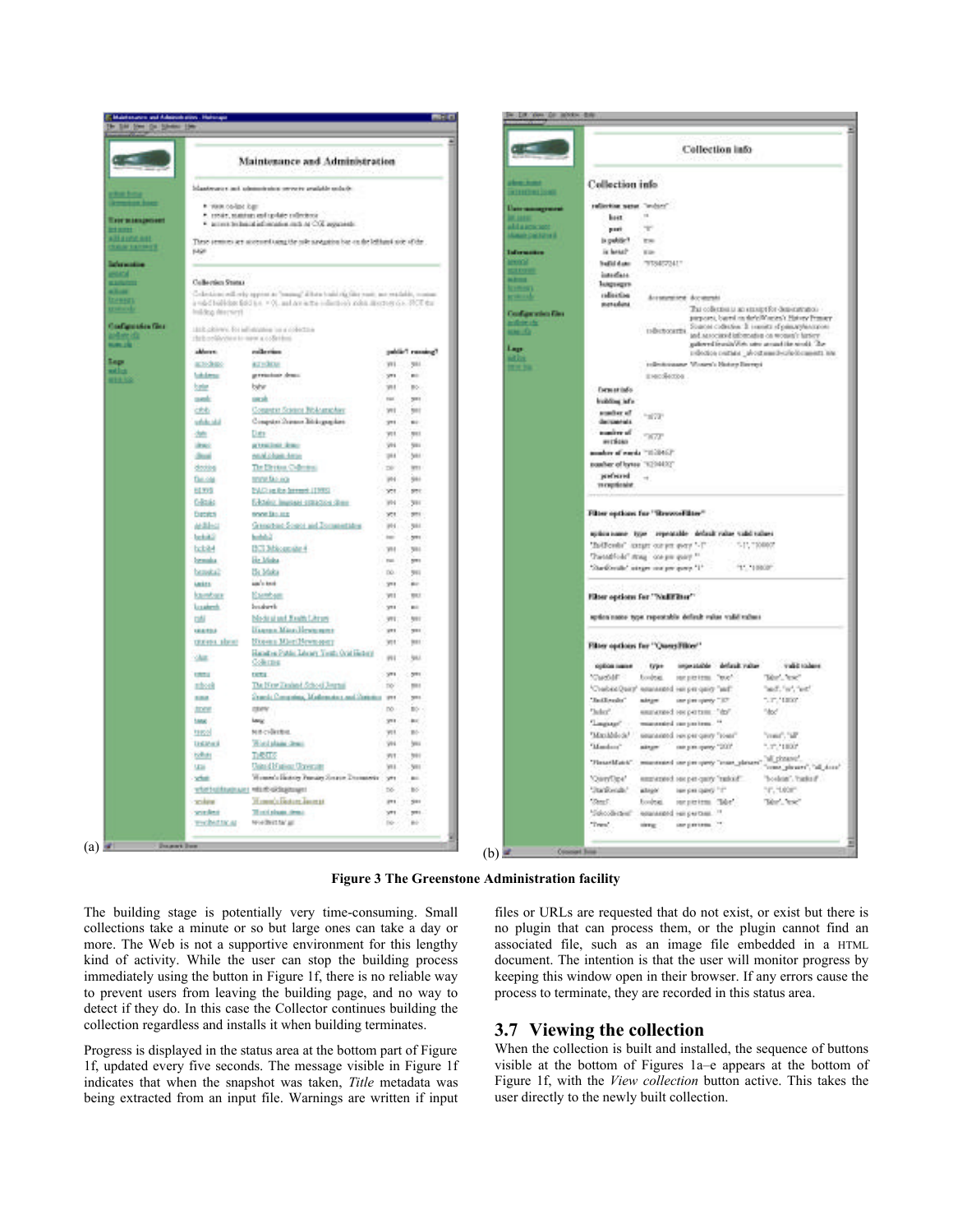Finally, email is sent to the collection's contact email address, and to the system's administrator, whenever a collection is created (or modified.) This allows those responsible to check when changes occur, and monitor what is happening on the system.

#### **3.8 Working with existing collections**

Four further facilities are provided when working with an existing collection: add new material, modify its structure, delete it, and write it to a self-contained, self-installing CD-ROM.

To add new material to an existing collection, the dialog structure illustrated in Figure 1 is used: entry is at the "source data" stage, Figure 1d. The new data that is specified is copied as before and converted to GML, joining any existing imported material.

Revisions of old documents should perhaps replace them rather than being treated as entirely new. However, this is so difficult to determine that all new documents are added to the collection unless they are textually identical to existing ones. While an imperfect process, in practice the browsing structures are sufficiently clear to make it straightforward to ignore nearduplicates. Recall, the aim of the Collector is to support the most common tasks in a straightforward manner—more careful updating is possible through the command line.

To modify the structure of an existing collection essentially means to edit its configuration file. If this option is chosen, the dialog is entered at the "configuring the collection" stage in Figure 1e.

Deleting a collection simply requires a collection to be selected from a list, and its deletion confirmed. This is not as foolhardy as it might seem, for only collections that were built by the Collector can actually be removed—other collections (typically built by advanced users working from the command line) are not included in the selection list. It would be nice to be able to selectively delete material from a collection through the Collector, but this functionality does not yet exist. At present this must be done from the command line by inspecting the file system.

Finally, in order to write an existing collection to a self-contained, self-installing CD-ROM, the collection's name is specified and the necessary files are automatically massaged into a disk image in a standard directory.

## **4. THE COLLECTION CONFIGURATION FILE**

Part of the collection configuration file for the collection built in Figure 1 is shown in Figure 1e; it appears in full in Figure 2. Since we are in the process of updating the collection configuration file format to support a wider variety of services, we will not embark on a detailed explanation of what each line means.

Some of the information in the file (*e.g.* the email address at the top, the collection name and description near the bottom) was gathered from the user during the Collector dialog. In essence this is "collection-level metadata" and we are studying existing standards for expressing such information. The *indexes* line builds a single index comprising the text of all the documents. The *classify* line builds an alphabetic classifier of the title metadata.

The list of plugins is designed to be reasonably permissive. For example, ZIPPlug will uncompress any Zipped files; because plugins operate in a pipeline the output of this decompression will be available to the other plugins. GMLPlug ensures that any

documents previously imported into the collection—stored in an XML format—will be processed properly when the collection is rebuilt. TEXTPlug, HTMLPlug and EMAILPlug process documents of the appropriate types, identified by their file extension. RecPlug (for "recursive") expands subdirectories and pours their contents into the pipeline, ensuring that arbitrary directory hierarchies are traversed.

More indicative of Greenstone's power than the generic structure in Figure 2 is the ease with which other facilities can be added. To choose just ten examples:

- A full-text-searchable index of titles could be added with one addition to the *indexes* line.
- If authors' names were encoded in the Web pages using the HTML metaname construct, a corresponding index of authors could also be added by augmenting the *indexes* line.
- With author metadata, an alphabetic author browser would require one additional *classify* line.
- WORD and/or PDF documents could be included by specifying the appropriate plugins
- Language metadata could be inferred by specifying an "extract-language" option to each plugin
- With language metadata present, a separate index could be built for document text in each language
- Acronyms could be extracted from the text automatically [9] and a list of acronyms added
- Keyphrases could be extracted from each document [2] and a keyphrase browser added
- A phrase hierarchy could be extracted from the full text of the documents and made available for browsing [5]
- The format of any of these browsers, or of the documents themselves when they were displayed, or of the search results list, could all be altered by appropriate "format" statements.

Skilled users could add any of these features to the collection by making a small change to the panel in Figure 1e. However, we do not anticipate that casual users will operate at this level, and provision is made in the Collector to by-pass this editing step. More likely, someone who wants to build new collections of a certain type will arrange for an expert to construct a prototype collection with the desired structure, and proceed to clone that into further collections with the same structure but different material.

## **5. SUPPORT FOR THE SYSTEM ADMINISTRATOR**

An "administrative" facility is included with every Greenstone installation. The entry page, shown in Figure 3a, gives information about each of the collections offered by the system. Note that *all* collections are included—for there may be "private" ones that do not appear on the Greenstone home page. With each is given its short name, full name, whether it is publicly displayed, and whether or not it is running. Clicking a particular collection's abbreviation (the first column of links in Figure 3a) brings up information about that collection, gathered from its collection configuration file and from other internal structures created for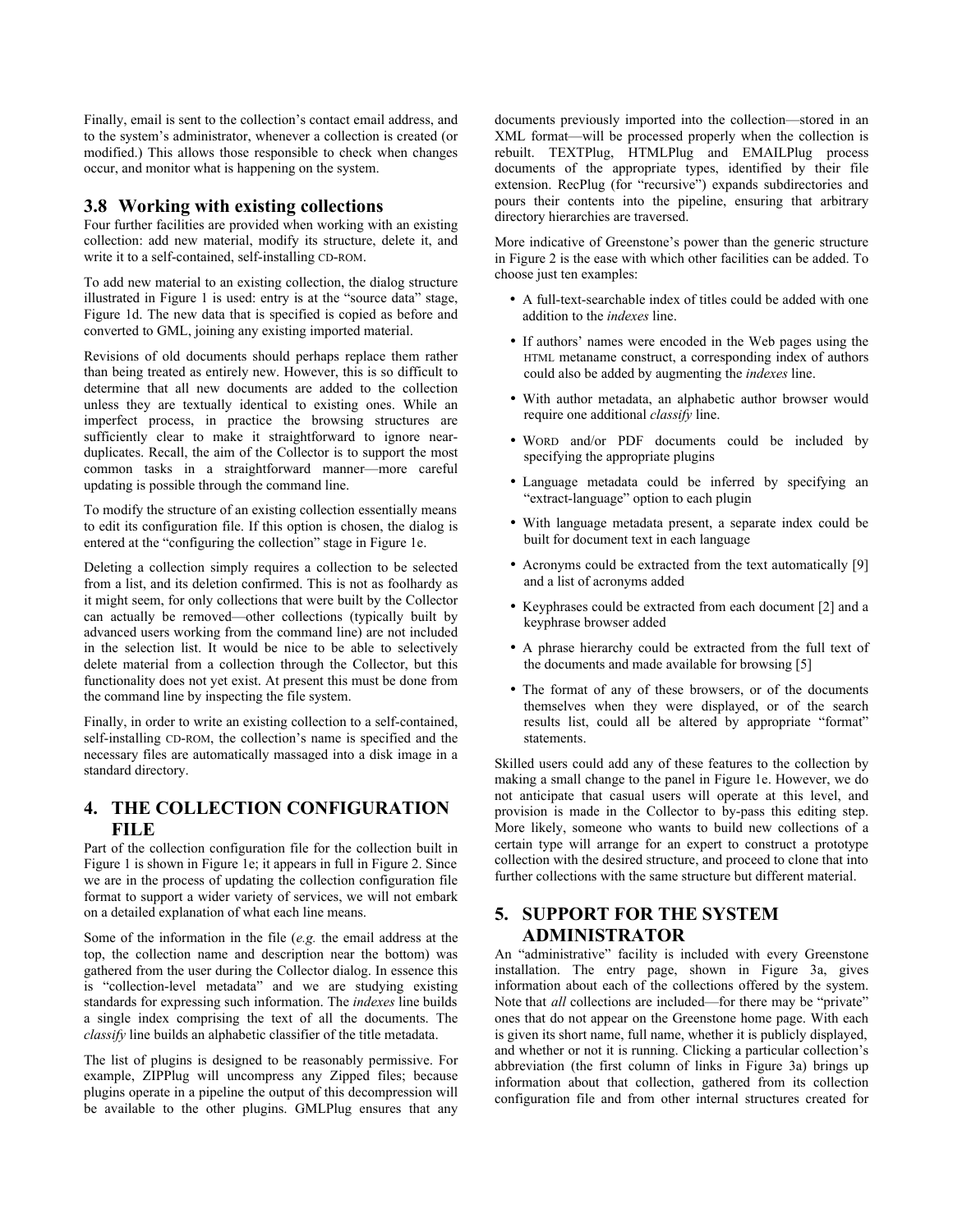that collection. If the collection is both public and running, clicking the collection's full name (the second link) takes you to the collection itself.

The collection we have just built has been named *wohiex*, for *Women's History Excerpt*, and is visible near the bottom of Figure 3a. Figure 3b shows the information that is displayed when this link is clicked. The first section gives some information from the configuration file, and the size of the collection (1000 documents, a million words, over 6 Mb). The next sections contain internal information related to the communication protocol through which collections are accessed. For example, the filter options for "QueryFilter" show the options and possible values that can be used when querying the collection.

The administrative facility also presents configuration information about the installation and allows it to be modified. It facilitates examination of the error logs that record internal errors, and the user logs that record usage. It enables a specified user (or users) to authorize others to build collections and add new material to existing ones. All these facilities are accessed interactively from the menu items at the left-hand side of Figure 3a.

#### **5.1 Configuration files**

There are two configuration files that control Greenstone's overall operation: the site configuration file *gsdlsite.cfg*, and the main configuration file *main.cfg*. The former is used to configure the Greenstone software for the site where it is installed. It is designed for keeping configuration options that are particular to a given site. Examples include the name of the directory where the Greenstone software is kept, the HTTP address of the Greenstone system, and whether the *fastcgi* facility is being used. The latter contains information that is common to the interface of all collections served by a Greenstone site. It includes the email address of the system maintainer, whether the status and collector pages are enabled, and whether cookies are used to identify users.

## **5.2 Logs**

Three kinds of logs can be examined: usage logs, error logs and initialization logs. The last two are only really of interest to people maintaining the software. All user activity—every page that each user visits—can be recorded by the Greenstone software, though no personal names are included in the logs. Logging, disabled by default, is enabled by including an appropriate instruction in the main system configuration file.

Each line in the user log records a page visited—even the pages generated to inspect the log files! It contains (a) the IP address of the user's computer, (b) a timestamp in square brackets, (c) the CGI arguments in parentheses, and (d) the name of the user's browser (Netscape is called "Mozilla"). Here is a sample line, split and annotated for ease of reading:

/fast-cgi-bin/niupepalibrary

```
(a)its-www1.massey.ac.nz
```
(b)[950647983]

```
(c)(a=p, b=0, bcp=, beu=, c=niupepa, cc=, cep=0, ccs=0,cl=, cm=, cq2=, d=, e=, er=, f=0, fc=1, gc=0,
gg=text, gt=0, h=, h2=, hl=1, hp=, il=l, j=, j2=,
       k=1, ky=, l=en, m=50, n=, n2=, o=20, p=home, pw=,
       q=, q2=, r=1, s=0, sp=frameset, t=1, ua=, uan=,
       ug=, uma=listusers, umc=, umnpw1=, umnpw2=, umpw=,
       umug=, umun=, umus=, un=, us=invalid, v=0, w=w,
       x=0, z=130.123.128.4-950647871)
(d)"Mozilla/4.08 [en] (Win95; I ;Nav)"
```
The last CGI argument, "z", is an identification code or "cookie" generated by the user's browser: it comprises the user's IP number followed by the timestamp when they first accessed the digital library.

#### **5.3 User authentication**

Greenstone incorporates an authentication scheme that can be employed to control access to certain facilities. It is used, for example, to restrict the people who are allowed to enter the Collector and certain administration functions. It also allows documents to be protected on an individual basis so that they can only be accessed by registered users on presentation of a password; however this is currently cumbersome to use and needs to be developed further. Authentication is done by requesting a user name and password as illustrated in Figure 1a.

From the administration page users can be listed, new ones added, and old ones deleted. The ability to do this is of course also protected: only users who have administrative privileges can add new users. It is also possible for each user to belong to different "groups". At present, the only extant groups are "administrator" and "colbuilder". Members of the first group can add and remove users, and change their groups. Members of the second can access the facilities described above to build new collections and alter (and delete) existing ones.

When Greenstone is installed, there is one user called *admin* who belongs to both groups. The password for this user is set during the installation process. This user can create new names and passwords for users who belong just to the *colbuilder* group, which is the recommended way of giving other users the ability to build collections.

User information is recorded in two databases that are placed in the Greenstone file structure. One contains all information relating to users. The other contains temporary keys that are created for each page access, which expire after half an hour. Thus inactive users must reauthenticate themselves.

## **5.4 Technical information**

The links under the *Technical information* heading gives access to more technical information on the installation, including the directories where things are stored.

#### **6. User Evaluation**

The Collector and administration pages have been produced and refined through a long period of iterative design and informal testing. The design underwent many revisions before reaching the version presented in this paper. The details were thrashed out over several meetings of our digital library group—some 20 or so individuals from a variety of disciplines including library science,